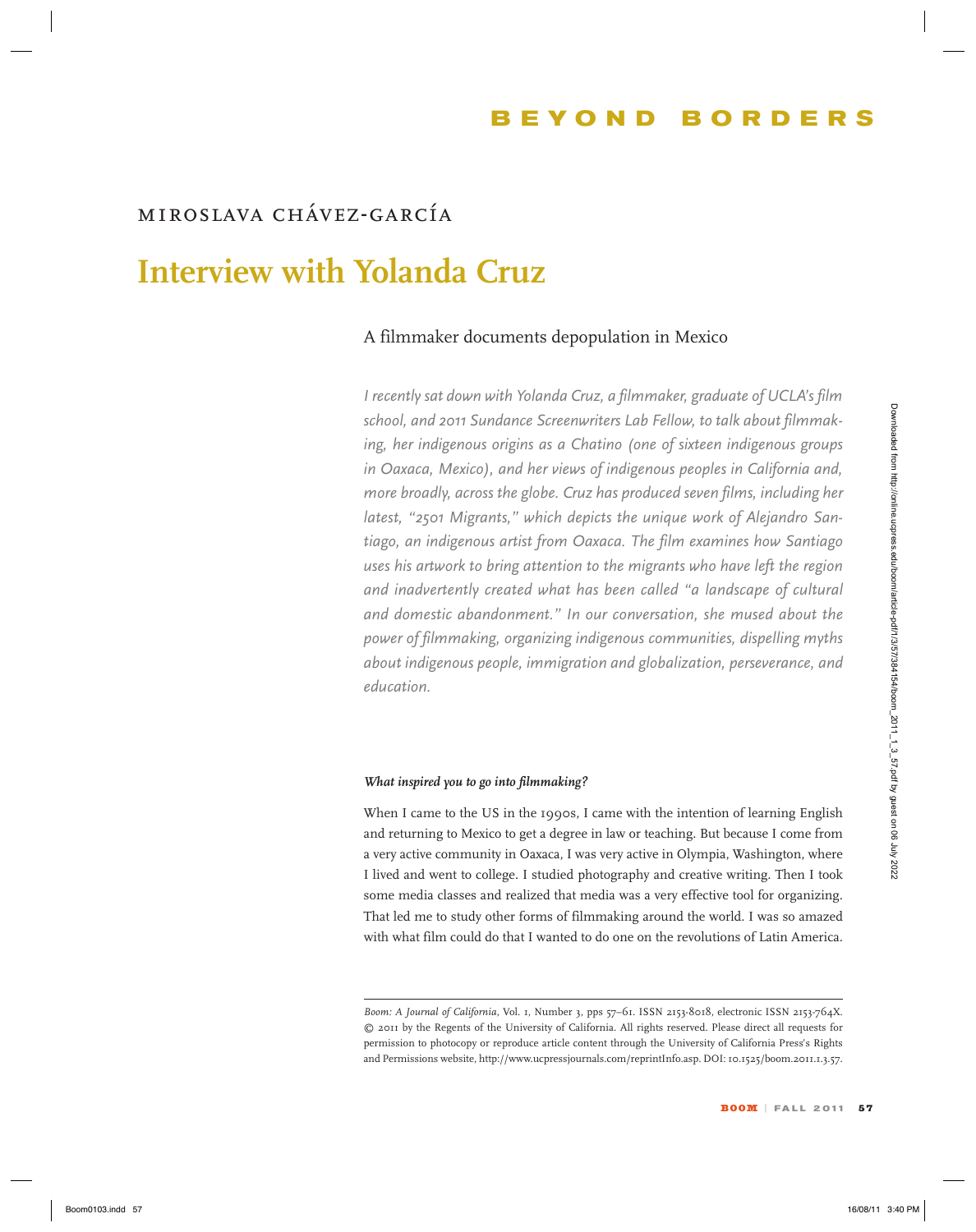

Alejandro Santiago at work in Cruz's documentary 2501 *Migrants*

I think that because the idea was pretty crazy, I got the attention of the Selection Committee at UCLA. And, to my surprise, I was accepted to film school.

I had to fight to find a place for my voice. When I got there, to UCLA, it was difficult to adapt because it was like going back to my years in Mexico. We were told what to do. I became a part of a group of Oaxacans living in LA, more so as an individual than a filmmaker. For my thesis, I chose to do a documentary about a community activist from Oaxaca, a man who was so passionate for his community that he spent five years of his personal savings to return to his village and make an offering. I submitted it to the Sundance Film Festival, not knowing how competitive it was, and it was accepted. When I learned that, I was like, oh my God. The entire experience was overwhelming too because it was my first festival and I got a lot of attention I didn't want. I realized that my film was different from what I had originally wanted to do in film school, which was to organize the Oaxacan community.

#### *In many ways, it is possible to argue that your films relay messages about what it means to be a global citizen living in a global society.*

I think so. But I also think that my films dispel the myth that indigenous people do not contribute to the global society. They do more than just maintain the traditions and history. I don't just go around asking them to tell me about their old stories. Indigenous people are concerned with what is happening around the world and I want to give them a chance to express their opinion.

# *What do you think about the formation of Oaxacan communities with intimate ties to Oaxaca— in places like California and the United States, more broadly?*

I think it's important to study these communities because Mexico and the United States are neighbors and they need to collaborate more on slowing the process of immigration. I think this involves improving the life of a particular community. But I think it's more difficult to slow the process [now] and we need to find new ways of working together.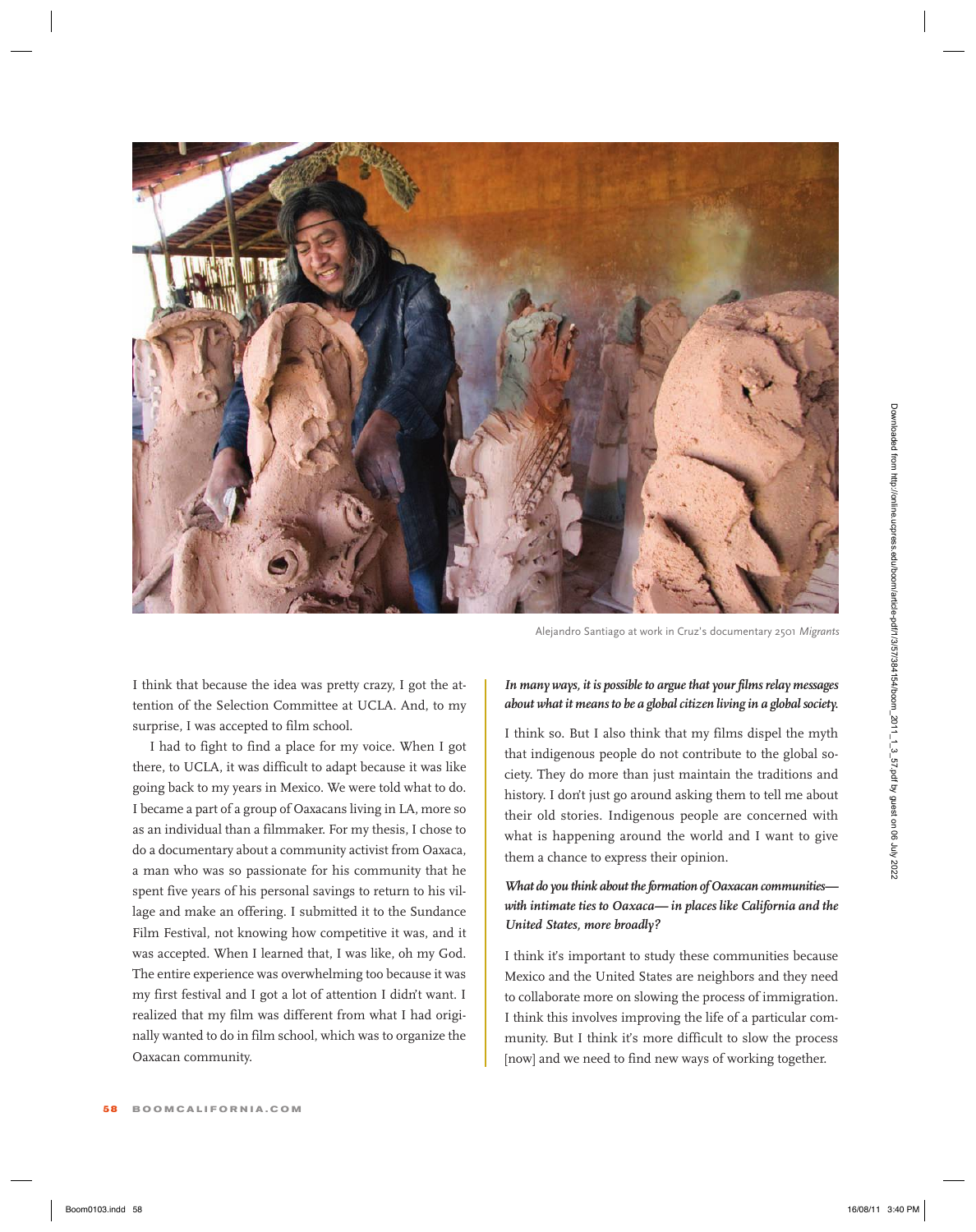

*In "2501 Migrants," you tell the story of Alejandro Santiago, an indigenous artist based in Oaxaca. What inspired you to tell his story?* 

Most of my films are about organizing the Oaxacan community in Mexico and the United States. I learned of Santiago's story a few years back. I thought his project to create hundreds of clay statutes representing the migrants who had left the region was a little crazy. But then I understood that as an artist, his dream was to populate his village because he felt emptiness. Santiago himself left Oaxaca and later returned. He and I have a lot in common. We both immigrated when we were really young and now we're both trying to do something for our community even though the community never asked. We all want to be the voice of our communities, [have a say] about how things should be, but then we leave. Unlike the locals, we are immigrants who have the privilege of going back and forth to the United States. In the film, I started exploring this idea and I think it gives the film a very honest perspective. It is

not about how once Santiago creates a statue, everybody's happy.

#### *Are you satisfied with the reception that "2501 Migrants" has received?*

I don't know how satisfied I am, but I am overwhelmed and grateful. Initially I thought, who in their right mind is going to follow this kind of story? I thought that like my other films, it was going to have a very select group of universities and museums screening it and that's it. But no, it's had wider appeal. I think it is because people see art as neutral ground, not political, and it allows for a conversation to begin about the larger issues. Plus, when people hear about this eccentric guy, the statues, and the immensity of the project, they become interested.

### *What do you see as the film's message for people in Oaxaca or in Mexico in general?*

If you look at Alejandro Santiago, he didn't have a formal education; in Oaxaca, it's a privilege to have that. He went to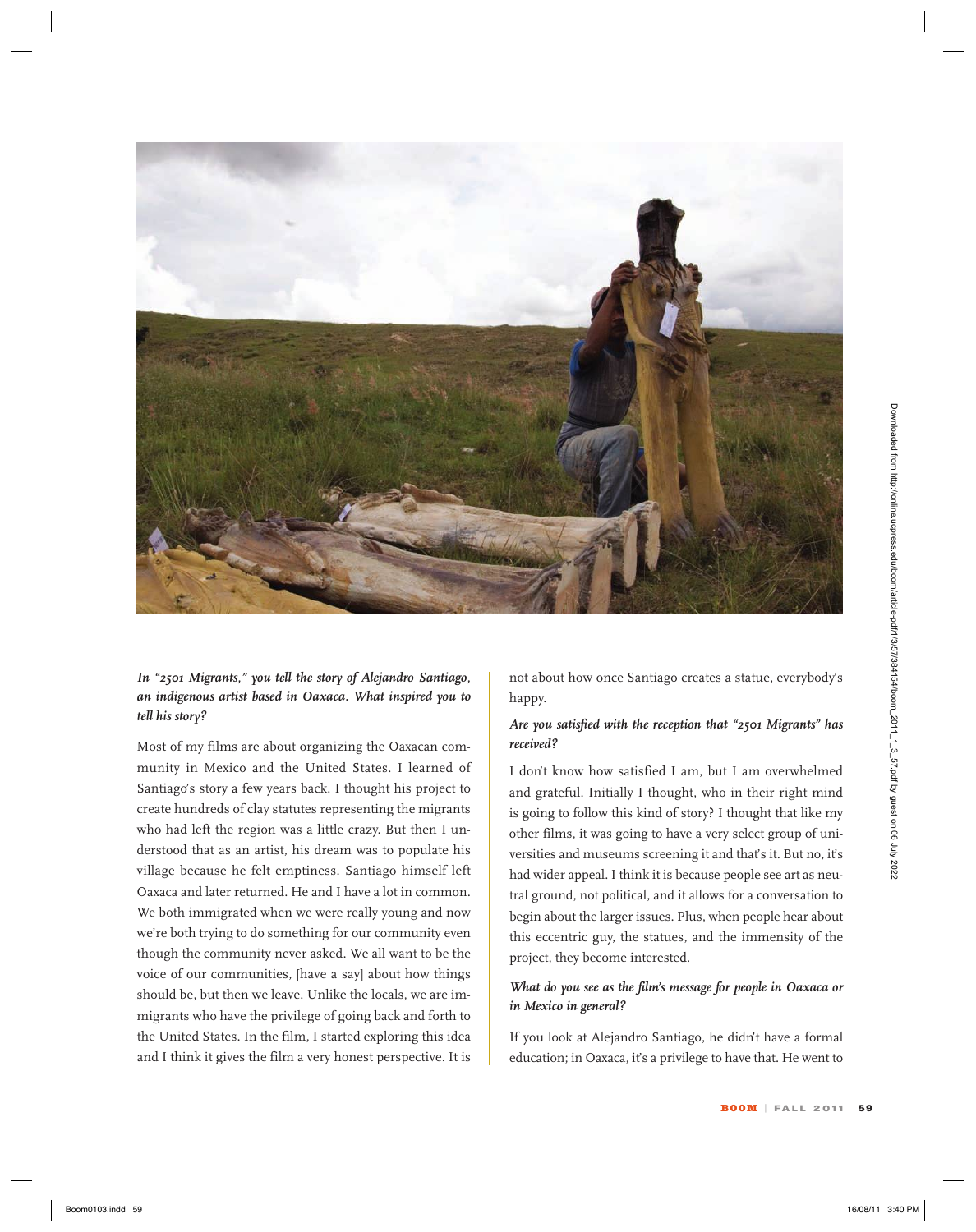high school and trained himself to be an artist even though there is no art school in Oaxaca. For a year, he would go to the library everyday. He'd do that as a job. He'd go from eight in the morning until one in the afternoon, and he would take a lunch break, and then he would go back at two and stay until eight. There are a lot challenges indigenous artists have to endure. That's something I always say to young people—we have to motivate ourselves. If you want things to change and to improve the quality of life, you need education and self-motivation. When I started out, I did not think about the competitiveness of filmmaking. I thought, I want to do this and I'm going to push myself to do it. Migrants face a lot of obstacles; they have to take action on their own to achieve their dreams.

# *Given that you're originally from Oaxaca, Mexico, a Chatino, and you speak three languages, English, Spanish, and Chatino, how do you identify yourself?*

When I moved to the city of Oaxaca, I was indigenous. Then, when I came to the US, I was Latina, a Mexican.

I did not think about the competitiveness of filmmaking. I thought, I want to do this and I'm going to push myself to do it.

And, now, when I go back to Mexico, I'm Chatino, and when I go to Europe, I'm an immigrant. I embrace all the labels. I think it's very important to recognize that people have fought really hard for their identities. But more than anything, I would consider myself an indigenous filmmaker.

*What kind of advice would you give to young Latinos or Latinas who are interested in going into film?*